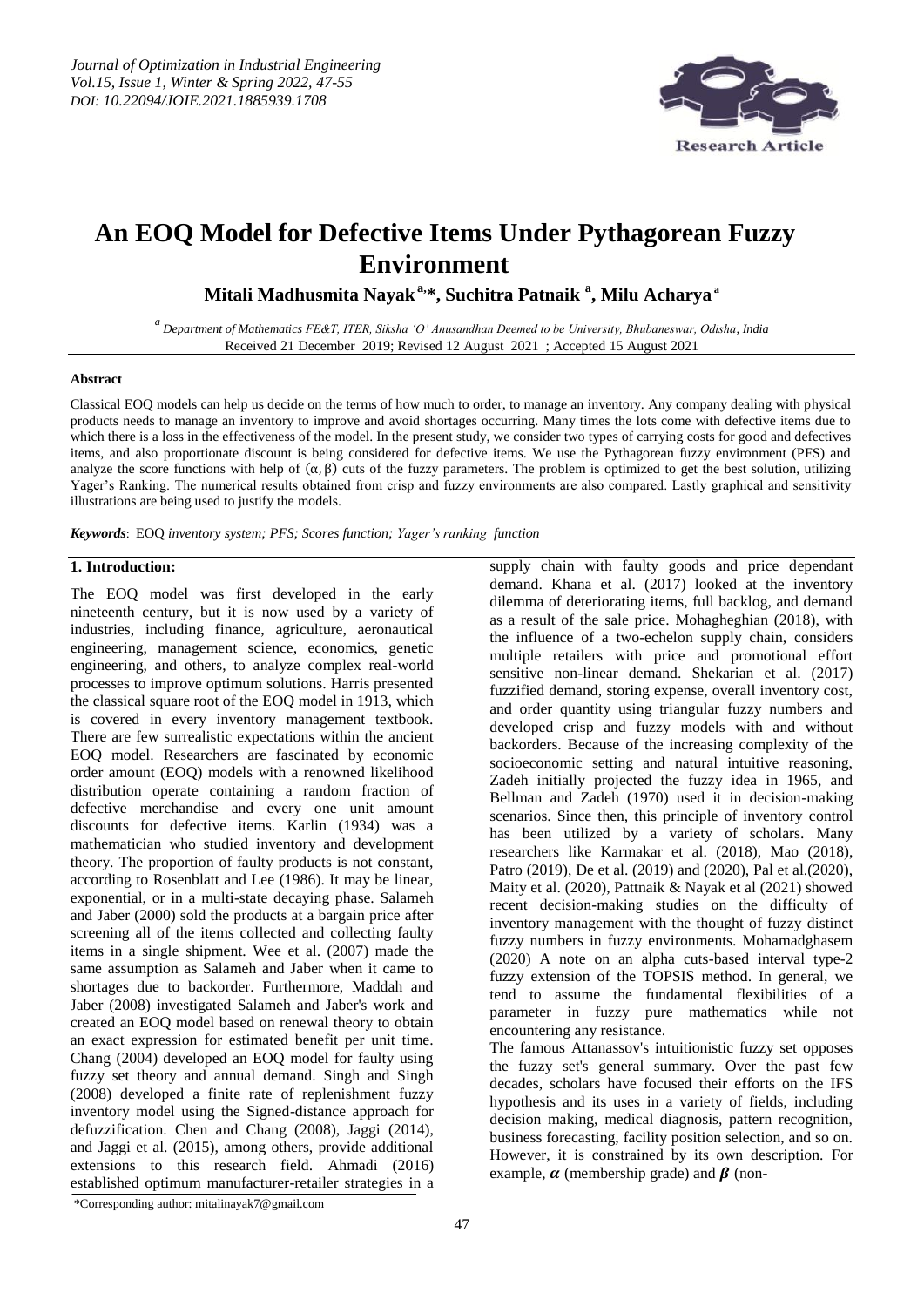| Table - 1: The comparison between earlier published work and our present work |                           |               |                 |          |                                 |  |  |  |
|-------------------------------------------------------------------------------|---------------------------|---------------|-----------------|----------|---------------------------------|--|--|--|
| <b>Authors</b>                                                                | Different Holding<br>cost | Deterioration | Defective items | discount | <b>Types</b><br>of fuzzy        |  |  |  |
| M.K.Salameh,<br>M.Y.Jaber (2000)                                              | No                        | no            | yes             | no       | no                              |  |  |  |
| M.Y.Jaber,<br>M.I.M<br>Wahab<br>(2010)                                        | Yes                       | no            | yes             | no       | no                              |  |  |  |
| R.R.Yager(2013)                                                               | no                        | no            | no              | no       | Yes(PF)                         |  |  |  |
| C.KJaggi(2014)                                                                | no                        | yes           | no              | no       | no                              |  |  |  |
| C.K.Jaggi,<br>A.Sharma,<br><b>S.Tiwari(2015)</b>                              | no                        | yes           | no              | no       | no                              |  |  |  |
| S.K.De,S.S.Sana<br>(2015)                                                     | no                        | no            | no              | no       | Yes(IFS)                        |  |  |  |
| E.Shekarian,<br>E.U.Olugu,<br>S.H.Abdul-<br>Rashid, N.Kazemi<br>(2016)        | yes                       | no            | yes             | no       | yes                             |  |  |  |
| Z.M.Teksan,<br>L.Geunes(2016)                                                 | no                        | no            | no              | no       | no                              |  |  |  |
| S,C,Chen, J.Min,<br>F.Li<br>J.T.Teng,<br>(2016)                               | no                        | no            | no              | no       | no                              |  |  |  |
| A Khana,<br>P.Goutam.<br>C.K.Jaggi (2017)                                     | no                        | yes           | yes             | no       | no                              |  |  |  |
| S.Karmakar,<br>S.K.De (2018)                                                  | no                        | no            | no              | no       | Yes(Dense fuzzy)                |  |  |  |
| X.B.Mao,S.S.Hu<br>(2018)                                                      | no                        | no            | no              | no       | Yes(Interval<br>valued fuzzy)   |  |  |  |
| S.K.De,<br>G.C.Mahato<br>(2019)                                               | no                        | no            | no              | no       | Yes(Fuzzy<br>Monsoon<br>demand) |  |  |  |
| R.Patro.<br>M.M.Nayak,<br>м.<br>Acharya (2019)                                | no                        | no            | yes             | yes      | Yes(Triangular)                 |  |  |  |
| S.Pal,<br>A.Chakraborty<br>(2020)                                             | no                        | <b>ves</b>    | no              | no       | Yes(Triangular<br>neutrosophic) |  |  |  |
| S.Maity,<br>A.Chakraborty<br>(2020)                                           | no                        | no            | no              | no       | Yes(Dense fuzzy)                |  |  |  |
| S.K.De(2021)                                                                  | no                        | no            | yes             | no       | Yes(Lock fuzzy)                 |  |  |  |
| This research                                                                 | yes                       | no            | yes             | yes      | Yes(PFS)                        |  |  |  |

 $\alpha = 0.8, \beta = 0.6$  $\alpha + \beta \leq 1, \forall \alpha, \beta \in [0, 1].$  Suppose satisfying  $\alpha \ge \beta$ , but contradicting  $\alpha + \beta \le 1$ . This condition can occur in a decision-making dilemma where all of the knowledge is unknown and the catchment region of exact customers is not finite. As a result, we employ the PFS to transform the real-world problem into a mathematical model. The sum of the support degree (membership degree) and the against degree (nonmembership degree) to which an option meets a decision maker's criterion can be greater than one, but their square sum must be equal to or less than one. Thus the membership and non-membership function in the Pythagorean fuzzy set satisfies  $\mu_p^2 + \vartheta_p^2 \leq 1$  whether  $\mu_p + \vartheta_p \leq or \geq 1$ . Peng and Yang (2015) introduce the score function in PFS as  $S(x) = \mu_p^2 - \vartheta_p^2$  and the new operation of interval-valued PFS also discusses Peng (2019). According to the results of the study, researchers have created various inventory models for imperfect quality goods, assuming that the keeping expense for both good and faulty items is the same. Based on Wahab and Jaber (2010) and Shekarian, Olugu, Abdul-Rasid, Kazemi (2016), the optimum lot sizes for goods of imperfect content, where separate keeping costs for decent and faulty products are considered.In the actual production world, though, the good and defective goods are handled differently and held separately as two lots with varying

keeping costs. For a unit of good and faulty goods per year, we allocate holding costs  $C_{h_g}$  and  $C_{h_d}$ . For example,

in many industries such as textiles, cosmetics, and semiconductors, faulty products are isolated from good items and sold at a discounted price following a 100 percent screening procedure. In the inventory models, this paper contains the proportionate discount per percentage of defectives using two distinct forms of holding prices. We maximize the overall

benefit function in crisp environments and look at two unknown parameters, the rate of defectives and demand, in PFS to see how efficient and influential fuzzy environments are, analyses of the score functions are performed using the member and non-membership functions, as well as alpha cuts of the fuzzy parameters. We refine the dilemma and find the right answer using Yager's ranking index. To validate the model, a comparative analysis of numerical outcomes is conducted and graphical illustrations are produced. We can see from the sensitivity analysis that the parameters are very sensitive when we adjust the value from  $-25$  to  $+25$ percent of the original input data.Table-1 shows the comparison between our present work and the already published work of few different authors.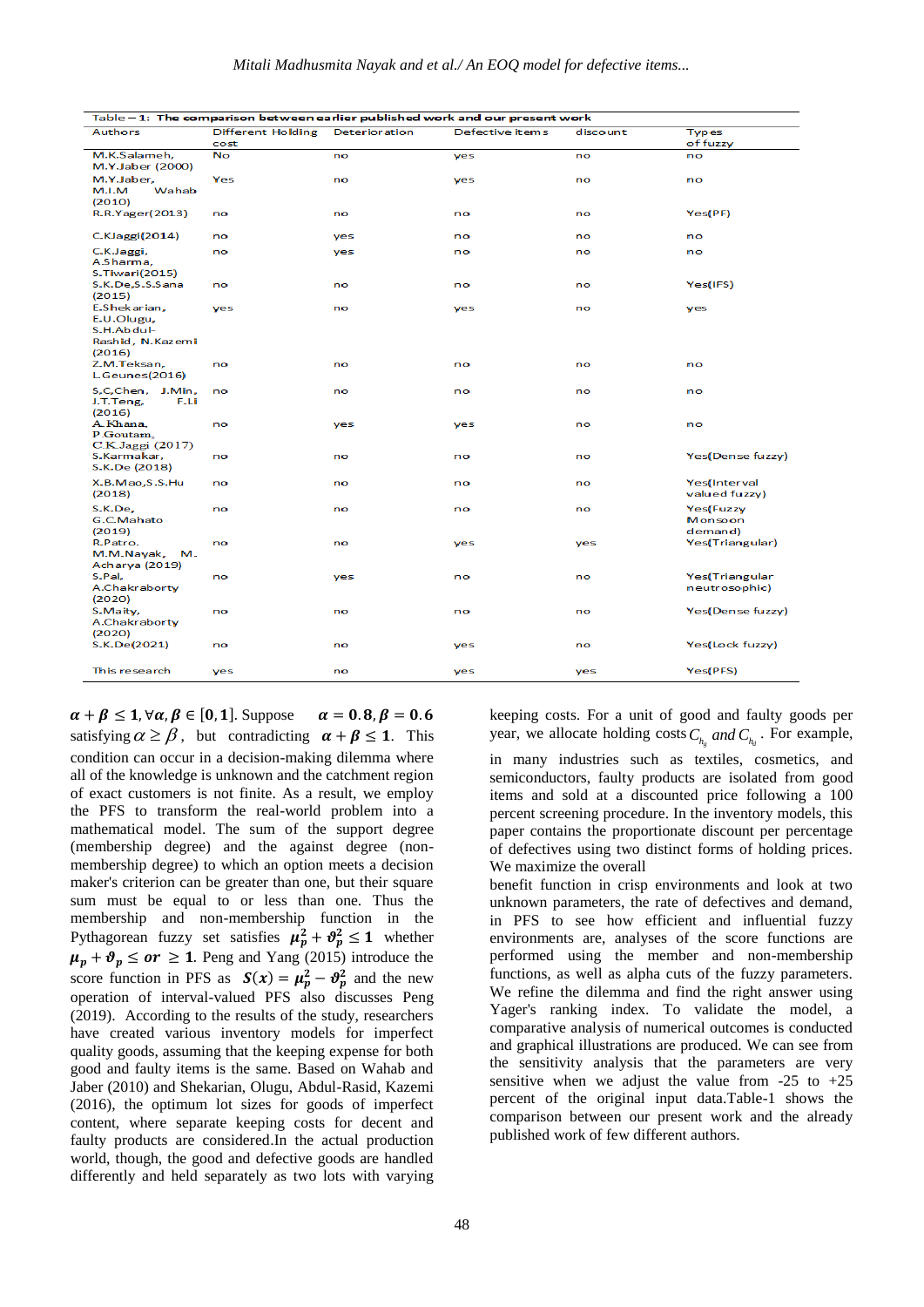### **2. Basic Concepts**

**Definition 2.1 (K.T.Atanassov 1986)** Let  $X =$  $\{x_1, x_2, \dots, x_n\}$  be a finite universal set. Then IFS *I* in X is given by  $I = \{ \langle x_i, \mu_I(x_i), \vartheta_I(x_i) \rangle | x_i \in X \},\$  $\mu_I : X \to [0, 1]$  denotes the membership degree and  $\mathcal{Y}_I : X \to [0, 1]$  denotes the non-membership degree of the element  $x \in X$  to the set *I* respectively with condition that  $(x) + \vartheta_I(x) \leq 1$ . The degree of indeterminacy  $\pi_I(x) = 1 - \mu_I(x) - \vartheta_I(x)$ . For convenience, Xu and Yager (2006) called  $(\mu_I(x), \vartheta_I(x))$ an **intuitionistic fuzzy set (IFS).**

**Definition 2.2 (K.T.Atanassov 1986)**  $(\alpha, \beta)$  level **interval** or  $(\alpha, \beta)$ -cuts

If we consider, A to be an IFS of a universal set X. Then  $(\alpha, \beta)$ -cut of A is a crisp subset  $A_{\alpha, \beta}$  of the IFS A is given by  $A_{\alpha,\beta} = \{x \in X : \mu_A(x) \ge \alpha, \vartheta_A(x) \le \beta\}$ , where  $\alpha$ [0, 1] with  $\alpha + \beta \leq 1$ .

**Definition 2.3 (Peng and Yang 2015)** Let set X be a universe of discourse and a PFS is an object having the form  $P = \{ \langle x. P(\mu_P(x), \vartheta_P(x)) \rangle | x \in X \}$  where  $\mu_P : X \to [0, 1]$  is the membership degree and  $\vartheta_P : X \to$  $[0, 1]$  is the non-membership degree of the element  $x \in X$  to the set *P*, respectively. For every  $x \in X$  and *P* satisfies  $P_P^2 + \vartheta_P^2 \le 1$ .We call  $\pi_P(x) = \sqrt{1 - (\mu_P(x))^2 - (\vartheta_P(x))^2}$ , the indeterminacy degree of  $\bar{x}$  to P and the score of the PFS P is given by  $S(x) = \mu_P^2(x) - \vartheta_P^2$ . The feasible region of PFS and IFS are shown in Fig-1.



Fig. 1. The feasible region of PFS and IFS

In the above Fig-1, the intuitionistic (non) membership grades are all points under the line  $\mu_I(x) + \vartheta_I(x) = 1$  and all points with  $\mu_P^2$  are Pythagorean (non)membership grades. So, a PFS represents a larger body of non-standard membership grades than intuitionistic membership grades.

#### **3. Symbols and Mathematical Model**

The following are the representations and hypotheses used to build the suggested inventory models.

*z* Order quantity

| $C_{_{p}}$       | The unit cost of set-up                      |
|------------------|----------------------------------------------|
| $C_{k}$          | The cost associated with an order            |
| $C_{h}$          | Cost associated with holding                 |
| $\boldsymbol{p}$ | % of defective items in z                    |
| $S_{g}$          | Unit wise fixed selling price for good items |
| $\mathcal W$     | Rate of screening                            |
| $C_{\rm s}$      | One items screening cost                     |
| T                | Cycle time                                   |
| TR               | Total revenue cycle wise                     |
| TP               | Total profit cycle wise                      |
| TPU              | Unit time total profit                       |

#### *3.1. Assumptions*

1. Demand rate per cycle is constant.

2. Instantaneous delivery and no shortage.

3. After 100% screening of the items, defective ones are sold at a proportionate discounted price.

4. There is no gap between placing and receiving an order.

5. The holding cost varies for both good and defective items.

#### *3.3. Mathematical Model Formulation*

The proposed inventory model is built using the assumptions mentioned above. A lot of *z* products are used at the start of the cycle with buying  $c_p$  and ordering

 $c_k$  prices. For the period 0 to  $t_1$ , the screening process is carried out at a rate of w units per unit time with a screening cost that is greater than the demand rate *D*. Each lot includes *p* percentage of defectives and *(1-p )z* high-quality products after 100 percent screening. Since both values are handled differently in the real world scenario, we conclude that their keeping costs are not the same. The faulty products *pz* were delivered in a single shipment at a proportionate discount price at period  $t_1$ .

Shortages are avoided by assuming, the number of good items $(1-p)z$  is at least equal to the demand during the screening time *t*, (Salameh and Jaber 2000) that is

$$
(1-p)z \ge Dt \tag{3.3.1}
$$

and

$$
p \le 1 - \frac{D}{w} \tag{3.3.2}
$$

Now the cycle-wise total cost  $(TC(z))$  includes the procurement, screening, and holding (both good and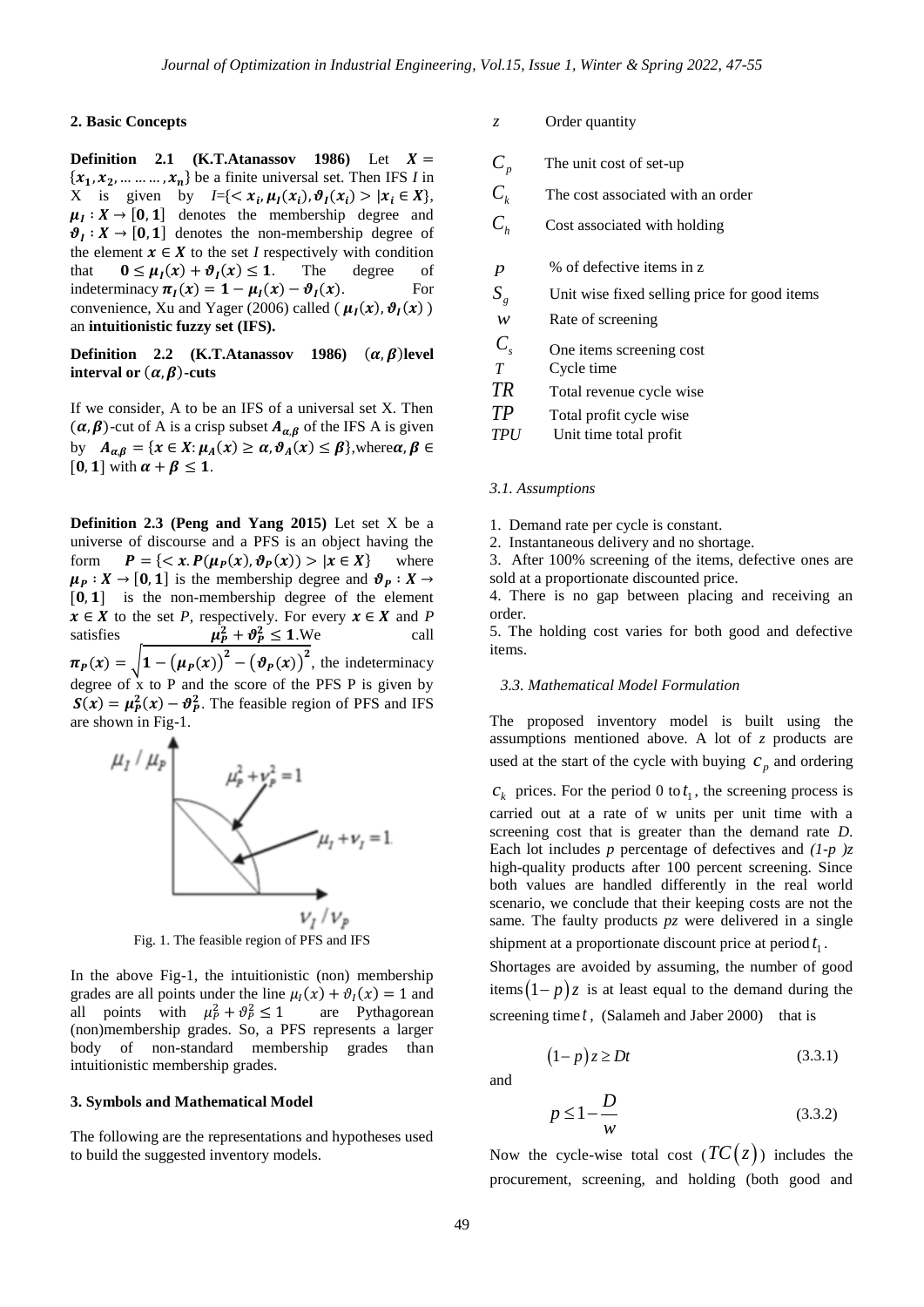defective items) cost per cycle and total revenue consist of total sales concerning good and imperfect quality items.

The holding cost of defective ( $C_{h_d}(z)$ ) and good items (

$$
C_{h_g}(z)
$$
 are as follows:

$$
C_{h_d}(z) = C_{h_d} \left(\frac{pz^2}{2w}\right)
$$
 (3.3.3)

and

$$
C_{h_g}(z) = C_{h_g}\left(\frac{pz^2}{2w} + \frac{z(1-p)T}{2}\right)
$$
 (3.3.4)

The cycle wise total cost and total revenue are calculated as follows:  $TC(z) =$ 

$$
C_{k} + C_{p}z + C_{s}z + C_{h_{g}}\left(\frac{pz^{2}}{2w} + \frac{z(1-p)T}{2}\right) + C_{h_{d}}\left(\frac{pz^{2}}{2w}\right) \quad (3.3.5)
$$

$$
TR(z) = \frac{2S_{g}z^{2} + \left(C_{k} + C_{p}z + C_{s}z + C_{h_{g}}\left(\frac{pz^{2}}{2w} + \frac{z(1-p)T}{2}\right) + C_{h_{d}}\left(\frac{pz^{2}}{2w}\right)\right)(zp+1)}{2z + (zp+1)}
$$
(3.3.6)

 $\overline{a}$ The cycle wise total profit is calculated as:  $TP(z) = TR(z) - TC(z)$ 

$$
TP(z) = \left\{ \frac{2S_z z^2 - 2z \left\{ C_k + C_p z + C_s z + C_{h_s} \left( \frac{pz^2}{2w} + \frac{z(1-p)T}{2} \right) + C_{h_s} \left( \frac{pz^2}{2w} \right) \right\}}{2z + (zp + 1)} \right\}
$$
(3.3.7)

Finally, the unit time-wise total profit  $TPU(z)$  is given as follows.

$$
TPU(z) = TP(z)/T
$$
  
Where  $T = \frac{z(1-p)}{D}$   

$$
TPU(z) = \frac{2D(S_z z - C_k - C_p z - C_z z)}{2z + zp + 1} \left(\frac{1}{1-p}\right) - \frac{z^2}{2z + zp + 1} (C_{h_d} p + C_{h_s})
$$

(3.3.8)

The optimality criteria for the model is checked by finding derivatives of the total profit concerning the lot size

$$
TPU'(z) = \left(\frac{1}{(2z + zE[p] + 1)^2}\right)
$$
  

$$
\left[\left(2DS_g - 2DC_p - 2DC_s + 4DC_k + 2DC_k p\right)\left(\frac{1}{1 - p}\right)\right]
$$
  

$$
-2C_{h_d}z^2p - C_{h_d}z^2(p)^2 - 2C_{h_s}z^2 - C_{h_s}z^2p - 2C_{h_s}z - 2C_{h_d}zp\right]
$$
  
(3.3.9)

$$
TPU''(z) = -\left(\frac{2}{\left(2z + zp + 1\right)^3}\right)
$$

$$
\left[ (2+p)(2DS_s - 2DC_r - 2DC_s + 4DC_k + 2DC_k p) \left( \frac{1}{1-p} \right) + C_{h_s} + C_{h_d} p \right] < 0
$$
\n(3.3.10)

The optimal solution of the model is given by the first and second derivative  $TPU(z)$  s. For all values of z, the second derivative  $TPU(z)$  is negative which shown that the maximizes/ concave nature of  $TPU(z)$ . When the first derivative equals 0, the ideal lot size is as follows:

$$
z_{\max} = \sqrt{\frac{\left(2DS_s - 2DC_p - 2DC_s + 4DC_k + 2DC_k p\right)\left(\frac{1}{1-p}\right)}{2C_{h_d}p + C_{h_d}(p)^2 + 2C_{h_s} + C_{h_s}p + \frac{2C_{h_d}p}{z} + \frac{2C_{h_s}}{z}}}
$$
\n(3.3.12)

For a large value of  $z$ ,  $\frac{1}{z}$ *z*  $\rightarrow 0$ 

$$
z_{\max} = \sqrt{\frac{(2DS_{g} - 2DC_{p} - 2DC_{s} + 4DC_{k} + 2DC_{k}E[p])E\left(\frac{1}{1-p}\right)}{2C_{h_{d}}E[p] + C_{h_{d}}\left(E[p]\right)^{2} + 2C_{h_{g}} + C_{h_{g}}E[p]}}
$$
\n(3.3.13)

and when 
$$
p = 0
$$
,  $C_s + C_p = S_g$  and  $C_{h_d} = C_{h_g} = C_h$ 

Eq. (3.3.13) reduces to the traditional EOQ formulae,

$$
z_{\max} = \sqrt{\frac{2C_k D}{C_h}}
$$

# *3.3 Implication of PFS environment in Inventory Management*

Due to the increasing complexity of the socioeconomic environment and natural intuitive thinking, various constraints such as incomplete knowledge, information fission, information fusion, and incorrect data sets may arise in decision-making situations. Therefore, it is very much important to use the best membership function and their de-fuzzification method to convert the real-world problems as an appropriated mathematical model. In the general fuzzy set, we usually consider the simple flexibility of a parameter without getting any opposition. The IFS contradicts the general overview of the fuzzy sets, but it is limited in its definition. For example,  $\alpha$ (membership grade) and  $\beta$  (non-membership grade) are related such that  $\alpha \ge \beta$  and  $\alpha + \beta \le 1$ ,  $\forall \alpha, \beta \in [0,1]$ . Suppose  $\alpha = 0.8$ ,  $\beta = 0.6$  satisfying  $\alpha \ge \beta$ , but contradicting  $\alpha + \beta \leq 1$ . In a decision-making problem, this situation may arise where all the information are not known and the catchment zone of exact customers is not finite. This concept is more realistic than existing A-IFS and the best fitted fuzzy relaxation might be done through PFS.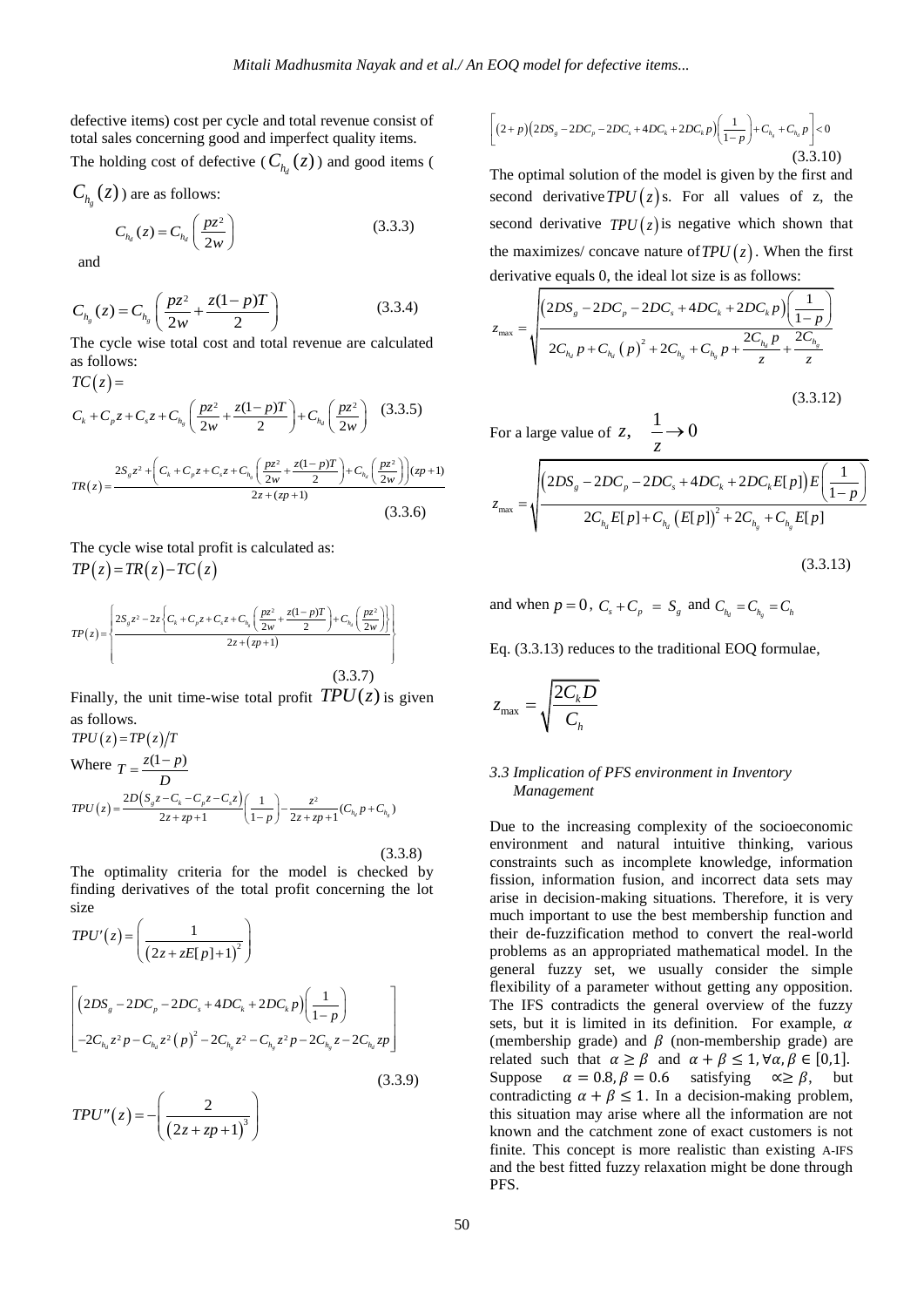#### *3.4 Pythagorean Fuzzy Mathematical Model*

The demand level and defective are adaptive in the proposed model. Assuming that the demand and defect of consumers are all fuzzy, the total profit becomes fuzzy, and the problem is given by

$$
Maximize TPU(z) = \frac{2D(S_g z - C_h - C_p z - C_s z)}{2z + z\tilde{p} + 1} \left(\frac{1}{1 - \tilde{p}}\right) - \frac{z^2}{2z + z\tilde{p} + 1} \left(C_{h_d}\tilde{p} + C_{h_g}\right)
$$

subject to

 $z=\frac{T\widetilde{D}}{1}$  $1-\tilde{P}$ (3.4.2)

(3.4.1)

Let the membership and non-membership function of the uncertain parameters are defined as follows

$$
\mu(k_i) = \begin{cases}\n\sqrt{\frac{k_{i2} - k_{i1}}{k_{i2} - k_{i1}}}, & k_{i1} \le k_i \le k_{i2} \\
\sqrt{\frac{k_{i3} - k_i}{k_{i3} - k_{i2}}}, & k_{i2} \le k_i \le k_{i3} \\
0 & otherwise\n\end{cases}
$$
\n(3.4.3)

and

$$
\vartheta(k_i) = \begin{cases}\n\sqrt{\frac{k_{i2} - k_i}{k_{i2} - k'_{i1}}}, & k'_{i1} \le k_i \le k_{i2} \\
\sqrt{\frac{d_i - d_{i2}}{k'_{i3} - k_{i2}}}, & k_{i2} \le k_i \le k'_{i3} \\
0 & \text{otherwise}\n\end{cases} \tag{3.4.4}
$$

where  $\tilde{k}_1 = (k'_{i1}, k_{i1}, k_{i2}, k'_{i3}, k'_{i3})$  and we take  $k_1 = D$  and  $k_2 = p$ .

Peng and Yager's (2015) score function of the uncertain parameters  $k_i$  are given by

$$
\omega(k_i) = \begin{cases} \frac{k_i - k_{i1}}{k_{i2} - k_{i1}} - \frac{k_{i2} - k_i}{k_{i2} - k'_{i1}}, \ \beta_{1i} \le k_i \le k_{i2} \\ \frac{k_{i3} - k_i}{k_{i3} - k_{i2}} - \frac{k_i - k_{i2}}{k'_{i3} - k_{i2}}, \ k_{i2} \le k_i \le \beta_{3i} \\ 0 & otherwise \end{cases} (3.4.5)
$$

Rewriting the above score function (3.4.5). we obtain

$$
\omega(k_i) = \begin{cases} \gamma_{1i}(k_i - \beta_{1i}), & \beta_{1i} \le k_i \le k_{i2} \\ \gamma_{2i}(\beta_{3i} - k_i), & k_{i2} \le k_i \le \beta_{3i} \\ 0 & \text{otherwise} \end{cases} \tag{3.4.6}
$$

where  $\gamma_{1i} = \frac{2k_{i2} - k_{i1} - k'_{i}}{(k_{i1} - k_{i1})(k_{i2})}$  $\frac{2k_{i2}-k_{i1}-k'_{i1}}{(k_{i2}-k'_{i1})(k_{i2}-k'_{i1})}$ ,  $\gamma_{2i} = \frac{k_{i3}+k'_{i1}}{(k_{i3}-k_{i2})}$  $(k_{i3} - k_{i2})(k'_{i3} - k_{i2})$  $\beta_{1i} = \frac{k_{i2}^2 - k_{i1}k_i'}{2}$  $\frac{k_{i2}^2 - k_{i1}k_{i1}'}{2k_{i2} - k_{i1} - k_{i1}'}$ ,  $\beta_{3i} = \frac{k_{i3}k_{i3}' - k_{i2}^2}{k_{i3} + k_{i3}' - 2k_{i2}'}$  $\overline{k_{i3}+k'_{i}}$ 

Now, the  $\alpha$ -cut of the score function  $\omega(\widetilde{k}_t)$  is given by

$$
\left[L_{\widetilde{K}_{l}}^{-1}(\alpha)R_{\widetilde{K}_{l}}^{-1}(\alpha)\right] = \left[\frac{\alpha}{\gamma_{1i}} + \beta_{1i}, \beta_{3i} - \frac{\alpha}{\gamma_{2i}}\right] , i = 1, 2.
$$
\n(3.4.7)

where  $i = 1, 2$  are the rate of defective and demand, whose alpha-cuts are

$$
\left[L_{\vec{p}}^{-1}(\alpha)R_{\vec{p}}^{-1}(\alpha)\right] = \left[\frac{\alpha}{\gamma_{11}} + \beta_{11}, \beta_{31} - \frac{\alpha}{\gamma_{21}}\right]
$$
\n(3.4.8)

and

$$
\left[L_{\tilde{D}}^{-1}(\alpha)R_{\tilde{D}}^{-1}(\alpha)\right] = \left[\frac{\alpha}{\gamma_{12}} + \beta_{12}, \beta_{32} - \frac{\alpha}{\gamma_{22}}\right]
$$
\n(3.4.9)

Using the above two alpha-cut we determined the left and right alpha-cut of unit wise total profit as

$$
L_{\overline{TPU}}^{-1}(\alpha) = \frac{2(\frac{\alpha}{\gamma_{12}} + \beta_{12})(S_g z - C_k - C_p z - C_s z)}{2z + z(\frac{\alpha}{\gamma_{11}} + \beta_{11}) + 1} \left(\frac{1}{1 - (\frac{\alpha}{\gamma_{11}} + \beta_{11})}\right) - \frac{z^2}{2z + z(\frac{\alpha}{\gamma_{11}} + \beta_{11}) + 1} \left(C_{h_d}(\frac{\alpha}{\gamma_{11}} + \beta_{11}) + C_{h_g}\right)
$$
\n(3.4.10)

$$
R_{TPU}^{-1}(\alpha) = \frac{2(\beta_{32} - \frac{\alpha}{\gamma_{22}})(s_g z - c_k - c_p z - c_s z)}{2z + z(\beta_{31} - \frac{\alpha}{\gamma_{21}}) + 1} \left(\frac{1}{1 - (\beta_{31} - \frac{\alpha}{\gamma_{21}})}\right) - \frac{z^2}{2z + z(\beta_{31} - \frac{\alpha}{\gamma_{21}}) + 1} \left(C_{h_d}(\beta_{31} - \frac{\alpha}{\gamma_{21}}) + C_{h_g}\right)
$$
\n(3.4.11)

We have calculated the Index value of the unit wise total profit function as

$$
I(\overline{PPU}) = \frac{1}{2} \int_0^1 (L_{TPU}^{-1}(\alpha) + R_{TPU}^{-1}(\alpha)) d\alpha
$$
  
\n
$$
= \frac{1}{2} \int_0^1 \left( \frac{2(\frac{\alpha}{\gamma_{12}} + \beta_{12})(S_g z - C_k - C_p z - C_s z)}{2z + z(\frac{\alpha}{\gamma_{11}} + \beta_{11}) + 1} \left( \frac{1}{1 - (\frac{\alpha}{\gamma_{11}} + \beta_{11}} \right) \right)
$$
  
\n
$$
\frac{z^2}{2z + z(\frac{\alpha}{\gamma_{11}} + \beta_{11}) + 1} \left( C_{h_d} \left( \frac{\alpha}{\gamma_{11}} + \beta_{11} \right) + C_{h_g} \right) +
$$
  
\n
$$
\frac{2(\beta_{32} - \frac{\alpha}{\gamma_{22}})(S_g z - C_k - C_p z - C_s z)}{2z + z(\beta_{31} - \frac{\alpha}{\gamma_{21}}) + 1} \left( \frac{1}{1 - (\beta_{31} - \frac{\alpha}{\gamma_{21}})} \right) -
$$
  
\n
$$
\frac{z^2}{2z + z(\beta_{31} - \frac{\alpha}{\gamma_{21}}) + 1} \left( C_{h_d} \left( \beta_{31} - \frac{\alpha}{\gamma_{21}} \right) + C_{h_g} \right) d\alpha
$$

$$
= (S_g z - C_k - C_p z -
$$
  
\n
$$
C_s z) \int_0^1 \left( \frac{\left(\frac{\alpha}{\gamma_{12}} + \beta_{12}\right)}{(2z + z\left(\frac{\alpha}{\gamma_{11}} + \beta_{11}\right) + 1\left(1 - \frac{\alpha}{\gamma_{11}} + \beta_{11}\right)\right)} +
$$
  
\n
$$
\frac{\left(\beta_{32} - \frac{\alpha}{\gamma_{22}}\right)}{(2z + z\left(\beta_{31} - \frac{\alpha}{\gamma_{21}}\right) + 1\left(1 - \left(\beta_{31} - \frac{\alpha}{\gamma_{21}}\right)\right)}\right) d\alpha -
$$
  
\n
$$
\frac{z^2}{2} \int_0^1 \left( \frac{C_{h_d} \left(\frac{\alpha}{\gamma_{11}} + \beta_{11}\right) + C_{h_g}}{2z + z\left(\frac{\alpha}{\gamma_{11}} + \beta_{11}\right) + 1} + \frac{C_{h_d} \left(\beta_{31} - \frac{\alpha}{\gamma_{21}}\right) + C_{h_g}}{2z + z\left(\beta_{31} - \frac{\alpha}{\gamma_{21}}\right) + 1} \right) d\alpha
$$

(3.4.12)

The Index value of the lot size is

$$
I(z) = \frac{1}{2} \int_0^1 (L_z^{-1} + R_z^{-1}) d\alpha
$$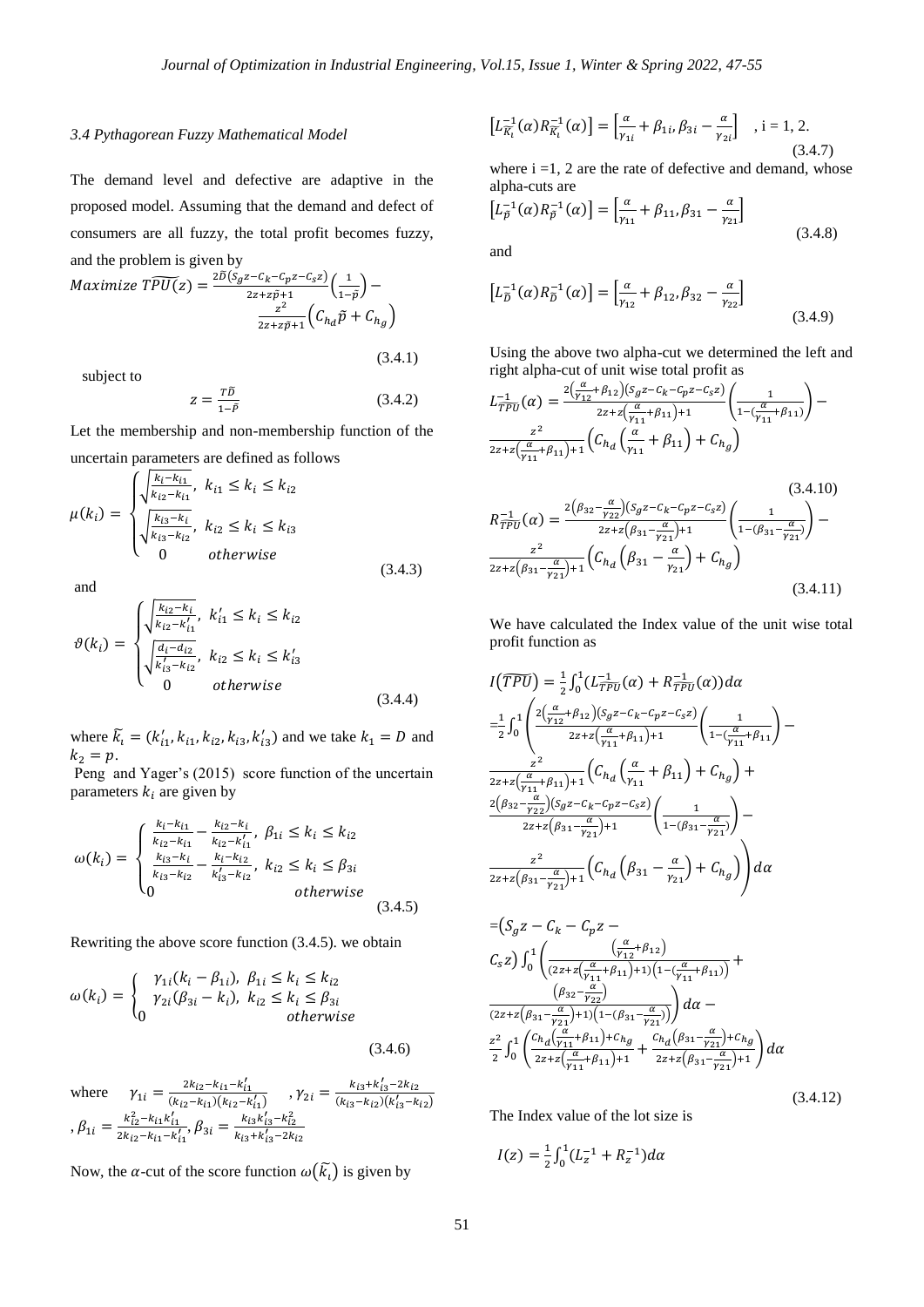$$
= \frac{T}{2} \int_0^1 \left( \frac{\left( \frac{\alpha}{\gamma_{12}} + \beta_{12} \right)}{1 - \left( \frac{\alpha}{\gamma_{11}} + \beta_{11} \right)} + \frac{\left( \beta_{32} - \frac{\alpha}{\gamma_{22}} \right)}{1 - \left( \beta_{31} - \frac{\alpha}{\gamma_{21}} \right)} \right) d \propto
$$

 (3.4.13) We take the help of MATLAB software for numerical computation of the equations (3.4.12) and (3.4.13)

#### **4. Numerical Example**

We have considered the numerical example taken in case of Salameh and Jaber (2000) to have the numerical clarification of the proposed inventory model,  $D = 70,000$ /year,  $C_k = 150$ /cycle,  $C_{h_s} = $30$ /year,  $C_{h_d} = $25$ /year, *w*=1/min,  $C_s = 0.6$ ,  $C_p = 35$ ,  $S_g = 65$ . The optimal values of decision variables of the models under crisp and Pythagorean fuzzy environments are provided in following Table-2.

| Optimal      | <b>Crisp</b>     | <b>Fuzzy</b>     |  |
|--------------|------------------|------------------|--|
| solution     |                  |                  |  |
| Lot size     | 877.921units     | 871.793 units    |  |
| Screening    | 0.00501          | 0.00497          |  |
| time         |                  |                  |  |
| Cycle length | $0.0122$ year    | $0.0122$ year    |  |
| Total profit | 2052711.358/year | 2053171.670/year |  |

## *4.1 Graphical Analysis of models*

- Fig.2 indicated that order quantity vs. profit function. When range from 600 to 1300 then is concave in z.
- Fig. 3, 4, 5, and 6 all illustrate the % of defective versus the total profit in four varying ranges of defective items. We can conclude that as the percentage of defective items increase in the range of 0 and 0.8, the profit of the model increases, and in the range of 0.8 to 1.2, there is a gap when defective items percent is almost 1, indicating that % of defective items cannot be taken exactly 1, after which there is a decrease in the profit of the items.





Fig.6. (Fig. 3, 4, 5, and 6 all illustrate the % of defective versus the total profit in four varying ranges of defective items)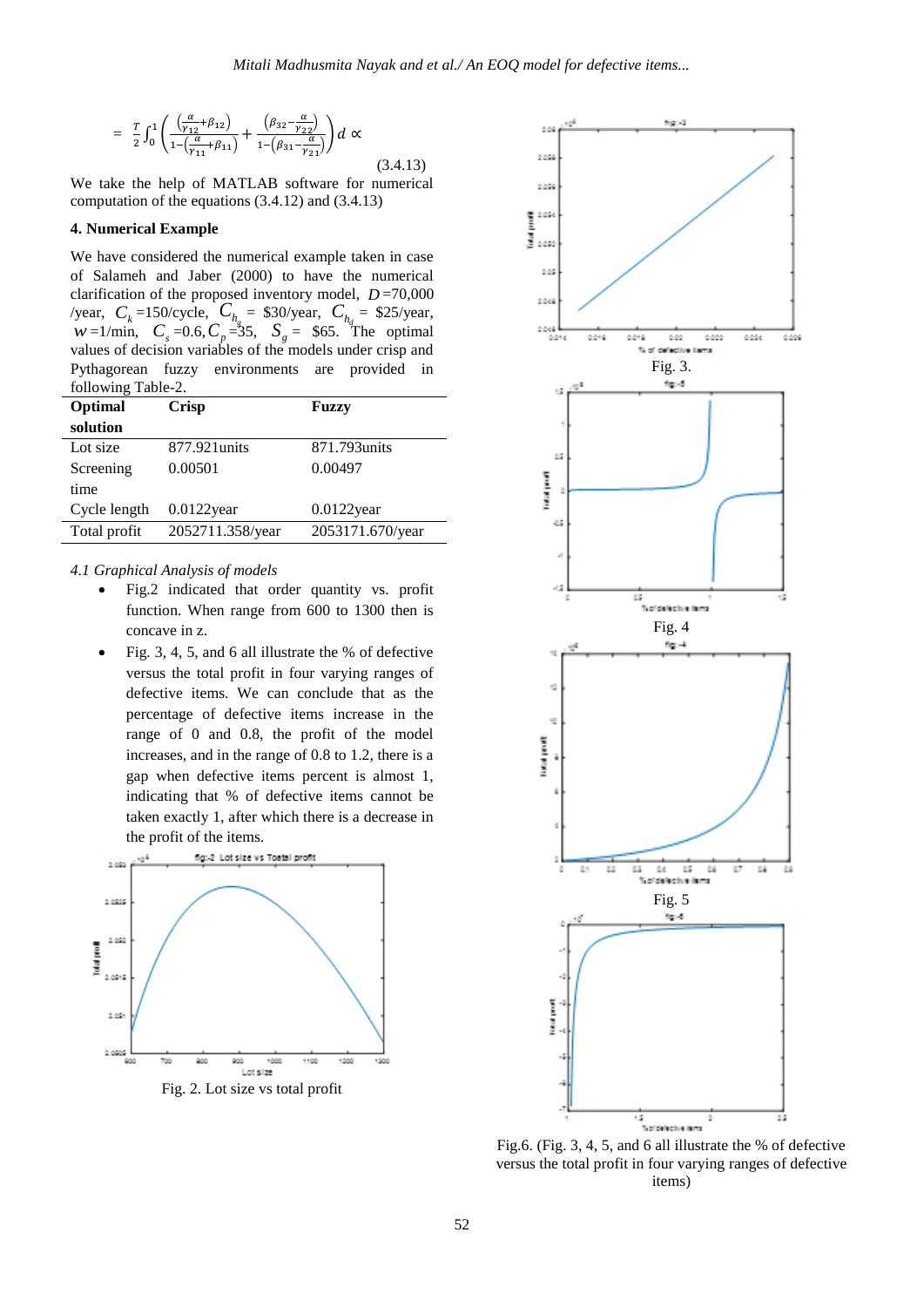#### *4.2 Sensitivity Analysis*

We have considered the effects of the lot size and profit function under the changes from  $-25\%$  to  $+25\%$  of the parameters  $(D,$ ,  $C_{h_a}$ ,  $C_{h_d}$ ,  $p$ ) the result as summarized in table -3.

| Table-3<br>Sensitivity Analysis |                |               |             |                                 |
|---------------------------------|----------------|---------------|-------------|---------------------------------|
| Parameter                       | $\%$<br>change | $z_{\rm max}$ | ETPU(z)     | $\%$<br>change<br>in<br>ETPU(z) |
| D                               | $+25$          | 981.546       | 2569384.081 | 25.17                           |
|                                 | $+15$          | 941.466       | 2362673.631 | 15.1                            |
|                                 | -15            | 809.403       | 1742899.275 | $-15.09$                        |
|                                 | $-25$          | 760.302       | 1536461.245 | -25.14                          |
| $S_{\it g}$                     | $+25$          | 899.125       | 3201293.124 | 55.95                           |
|                                 | $+15$          | 890.704       | 2741858.588 | 33.57                           |
|                                 | $-15$          | 864.950       | 1363569.833 | $-33.57$                        |
|                                 | $-25$          | 856.193       | 904145.445  | $-55.95$                        |
| $C_{\scriptscriptstyle k}$      | $+25$          | 972.826       | 2049845.436 | $-0.14$                         |
|                                 | $+15$          | 936.019       | 2050956.914 | $-0.08$                         |
|                                 | $-15$          | 815.696       | 2054590.448 | 0.09                            |
|                                 | $-25$          | 771.429       | 2055927.229 | 0.16                            |
|                                 | $+25$          | 866.289       | 1434250.745 | $-30.12$                        |
| $C_{_{p}}$                      | $+15$          | 870.961       | 1681634.427 | $-18.07$                        |
|                                 | $-15$          | 884.827       | 2423789.943 | 18.07                           |
|                                 | $-25$          | 889.401       | 2671176.566 | 30.12                           |
| $C_{\rm c}$                     | $+25$          | 877.723       | 2042109.137 | $-0.52$                         |
|                                 | $+15$          | 877.803       | 2046350.026 | $-0.31$                         |
|                                 | $-15$          | 878.040       | 2059072.692 | 0.31                            |
|                                 | $-25$          | 878.119       | 2063313.581 | 0.52                            |
| $C_{h_{g}}$                     | $+25$          | 786.527       | 2049634.404 | $-0.15$                         |
|                                 | $+15$          | 819.543       | 2050825.058 | $-0.09$                         |
|                                 | -15            | 950.865       | 2054742.930 | 0.1                             |
|                                 | $-25$          | 1010.978      | 2056196.907 | 0.17                            |
| $C_{h_d}$                       | $+25$          | 876.128       | 2052657.148 | $-0.0002$                       |
|                                 | $+15$          | 876.844       | 2052678.819 | $-0.0001$                       |
|                                 | $-15$          | 879.003       | 2052743.938 | 0.0001                          |
|                                 | $-25$          | 879.726       | 2052765.680 | 0.0002                          |
| p                               | $+25$          | 878.276       | 2058160.138 | 0.27                            |
|                                 | $+15$          | 878.132       | 2055970.863 | 0.15                            |
|                                 | $-15$          | 877.718       | 2049480.944 | $-0.16$                         |
|                                 | $-25$          | 877.587       | 2047343.383 | $-0.26$                         |

Fig.7 explores the behavior of total profit, for each of the cost parameters, the sensitivity analysis concludes that the behavior of the lot size and profit changes over the percentage of changes of the demand, cost parameters, and defective on and from  $(-25\% \text{ to } +25\%)$  exclusively. We can also observe that as the percentage of demand increases then there is an increase in lot size as well as

total profit and vice versa. Change of holding cost doesn't affect the total profit but the profit function varies in such a way that it neither never decreases nor never increases due to change of selling price and ordering cost within the specific range of parameters. Moreover, the profit value of the model gives almost the same due to variation of variable and screening cost.



#### **5. Managerial Implications**

- In the real-world production setting, good and defective products are managed differently. For example, in many semiconductor factories, a separate warehouse is typically set aside for faulty products to better separate them from the good ones. This allows for independent cost and quantity monitoring of faulty products. As a result, the annual interest rates for good and defective goods are different, which is important for the smooth functioning of the company.
- The decision-maker has no direct knowledge of the defect rate of the item or the rate of demand of the consumers who will be buying it. Uncertainty of this type can be defined as a nonstandard intuitionistic fuzzy system. To solve the difficulties of decision-making challenges, PFS carefully considers those cases.

#### **6. Conclusion and Scope**

A comparative analysis of EOQ models for defectives products using various keeping costs under crisp and PFS conditions have been considered in this paper. Allowable proportionate discount is taken into account in this formula based on the number of faulty goods found in each lot, which results in an improvement in the net benefit and lot size. This model is only limited to defective items and only items where a proportionate discount is considered. The implementation of the EOQ order requires that demand remain constant throughout the year, which is not feasible. Since it includes transportation costs, the ordering cost per order cannot be constant. To explain the model, a numerical analysis of the crisp, as well as fuzzy model, is done. PFS may be a new resolution to decision-making in any inventory management scenario. Yager's rating index fuzzified the best results of the fuzzy model in terms of lot size and overall profit. This model may be generalized to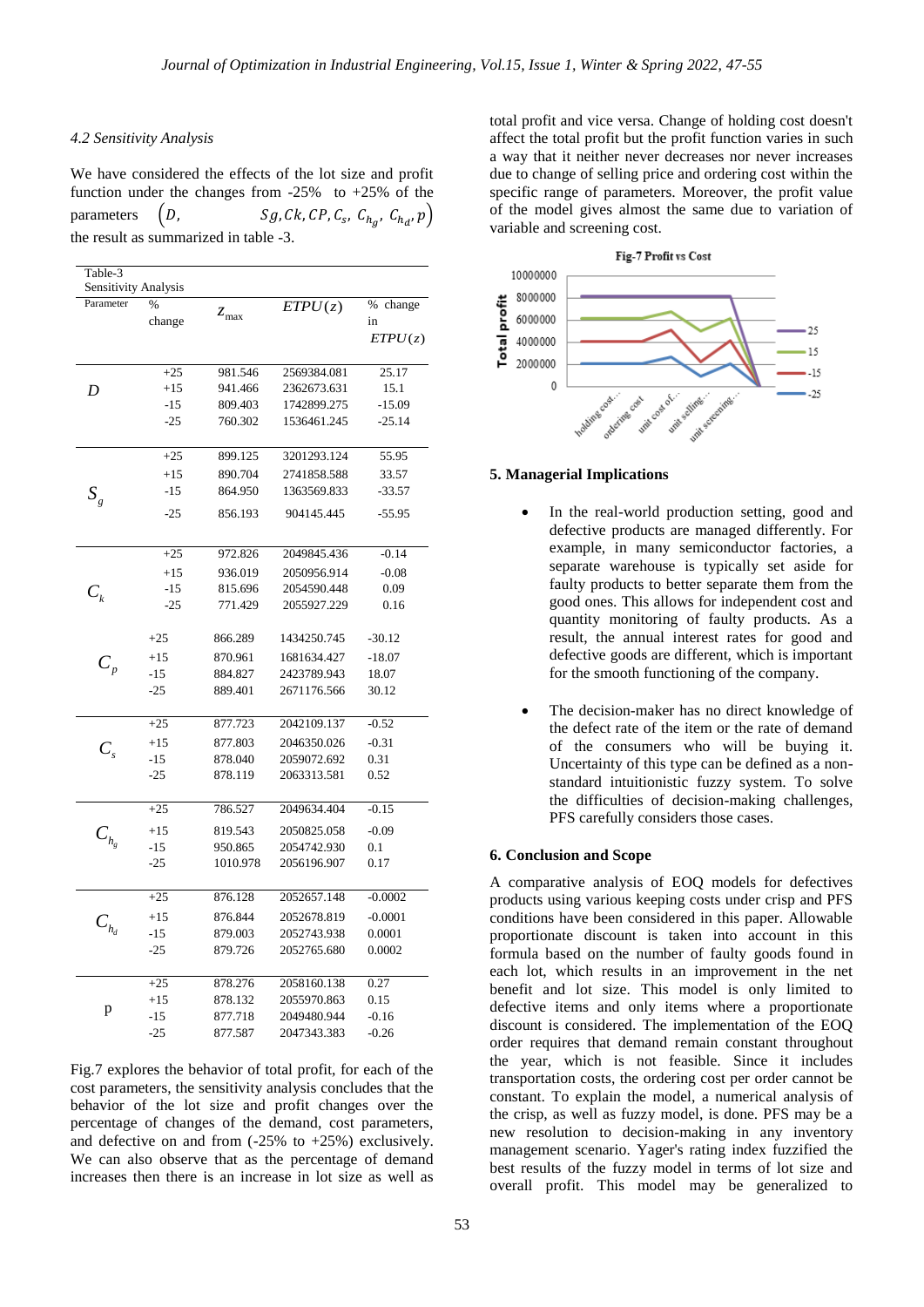incorporate varying demand and variable costs. This model ought to be extended to require into consideration backlogs and shortages. This model can also be extended to a multi-objective programming model.

# **References**

- Atanassov, K.T.(1986) "Intuitionistic fuzzy sets, Fuzzy sets and Systems' Vol.20(1), pp.87-96
- Ahmadi, A., Mohabbatdar, S., & Sajadieh, M. S. (2016). Optimal manufacturer-retailer policies in a supply chain with defective products and price-dependent demand. *Journal of Optimization in Industrial Engineering*, *9*(19), 37-46.
- Bellman, R. E., & Zadeh, L. A. (1970). Decision-making in a fuzzy environment. *Management Science*, *17*(4), B-141.
- Chang, H. C. (2004). An application of fuzzy sets theory to the EOQ model with imperfect quality items. *Computers & Operations Research*, *31*(12), 2079-2092.
- Chen, S. H., & Chang, S. M. (2008). Optimization of fuzzy production inventory model with unrepairable defective products. *International Journal of Production Economics*, *113*(2), 887-894.
- DE, S. K., & Mahata, G. C. (2019). A comprehensive study of an economic order quantity model under fuzzy monsoon demand. *Sādhanā*, *44*(4), 1-12.
- De, S. K. (2021). Solving an EOQ model under fuzzy reasoning. *Applied Soft Computing*, *99*, 106892.
- De, S. K., & Mahata, G. C. (2021). Solution of an imperfect-quality EOQ model with backorder under fuzzy lock leadership game approach. *International Journal of Intelligent Systems*, *36*(1), 421-446.
- Harris, F. W. (1913) "Operations and costs (Factory Management Series)', A.W. Shaw Co, Chicago, pp.18-52.
- Jaggi, C. K. (2014). An optimal replenishment policy for non-instantaneous deteriorating items with pricedependent demand and time-varying holding cost. *International Scientific Journal on Science Engineering & Technology*, *17*(03).
- Jaggi, C., Sharma, A., & Tiwari, S. (2015). Credit financing in economic ordering policies for noninstantaneous deteriorating items with price dependent demand under permissible delay in payments: A new approach. *International Journal of Industrial Engineering Computations*, *6*(4), 481-502.
- Karlin, S. (1958). One stage inventory models with uncertainty. *Studies in the mathematical theory of inventory and production*, 109-134.
- Khanna, A., Gautam, P., & Jaggi, C. K. (2017). Inventory modeling for deteriorating imperfect quality items with selling price-dependent demand and shortage
- back-ordering under credit financing. *International Journal of Mathematical, Engineering and Management Sciences*, *2*(2), 110-124.
- Karmakar, S., De, S. K., & Goswami, A. (2018). A pollution-sensitive remanufacturing model with

waste items: triangular dense fuzzy lock set approach. *Journal of Cleaner Production*, *187*, 789- 803.

- Maddah, B., & Jaber, M. Y. (2008). The economic order quantity for items with imperfect quality: revisited. *International Journal of Production Economics*, *112*(2), 808-815.
- Mohagheghian, E., Rasti-Barzoki, M., & Sahraeian, R. 18). Two-Echelon Supply Chain<br>Considering Multiple Retailers with Price Retailers with Price<br>ve Non-Linear and Promotional Effort Sensitive Demand. *Journal of Optimization in Industrial Engineering*, *11*(2), 57-64.
- Mao, X. B., Hu, S. S., Dong, J. Y., Wan, S. P., & Xu, G. L. (2018). Multi-attribute group decision-making based on cloud aggregation operators under intervalvalued hesitant fuzzy linguistic environment. *International Journal of Fuzzy Systems*, *20*(7), 2273-
- Mohamadghasemi, A. (2020). A Note On "An Interval Type-2 Fuzzy Extension Of The TOPSIS Method Using Alpha Cuts". *Journal of Optimization in Industrial Engineering*, *13*(2), 227- 238.
- Maity, S., Chakraborty, A., De, S. K., Mondal, S. P., & Alam, S. (2020) A comprehensive study of a backlogging EOQ model with the nonlinear heptagonal dense fuzzy environment. *RAIRO-Operations Research*, *54*(1), 267-286.
- Peng, X., & Yang, Y. (2015). Some results for Pythagorean fuzzy sets. *International Journal of Intelligent Systems*, *30*(11), 1133-1160.
- Peng, X., & Selvachandran, G. (2019). Pythagorean fuzzy set: state of the art and future directions. *Artificial Intelligence Review*, *52*(3), 1873-1927.
- Peng, X. (2019). New operations for interval-valued Pythagorean fuzzy set. *Scientia Iranica.Transaction Engineering*, 26(2), 1049-1076.
- Patro, R., Nayak, M. M., & Acharya, M. (2019). An EOQ model for fuzzy defective rate with allowable proportionate discount. *Opsearch*, *56*(1), 191-215.
- Pal, S., & Chakraborty, A. (2020). Triangular neutrosophic-based EOQ model for noninstantaneous deteriorating item under shortages. *Am J Bus Oper Res*, *1*(1), 28-35.
- Pattnaik, S, & Nayak, M. (2021). Linearly Deteriorating EOQ Model for Imperfect Items with Price Dependent Demand Under Different Fuzzy Environments. *Turkish Journal of Computer and Mathematics Education (T URCOMAT)*, *12*(13), 5328-5349.
- Rosenblatt, M. J., & Lee, H. L. (1986). Economic production cycles with imperfect production processes. *IIE transactions*, *18*(1), 48-55.
- Salameh, M. K., & Jaber, M. Y. (2000). Economic production quantity model for items with imperfect quality. *International journal of production economics*, *64*(1-3), 59-64.